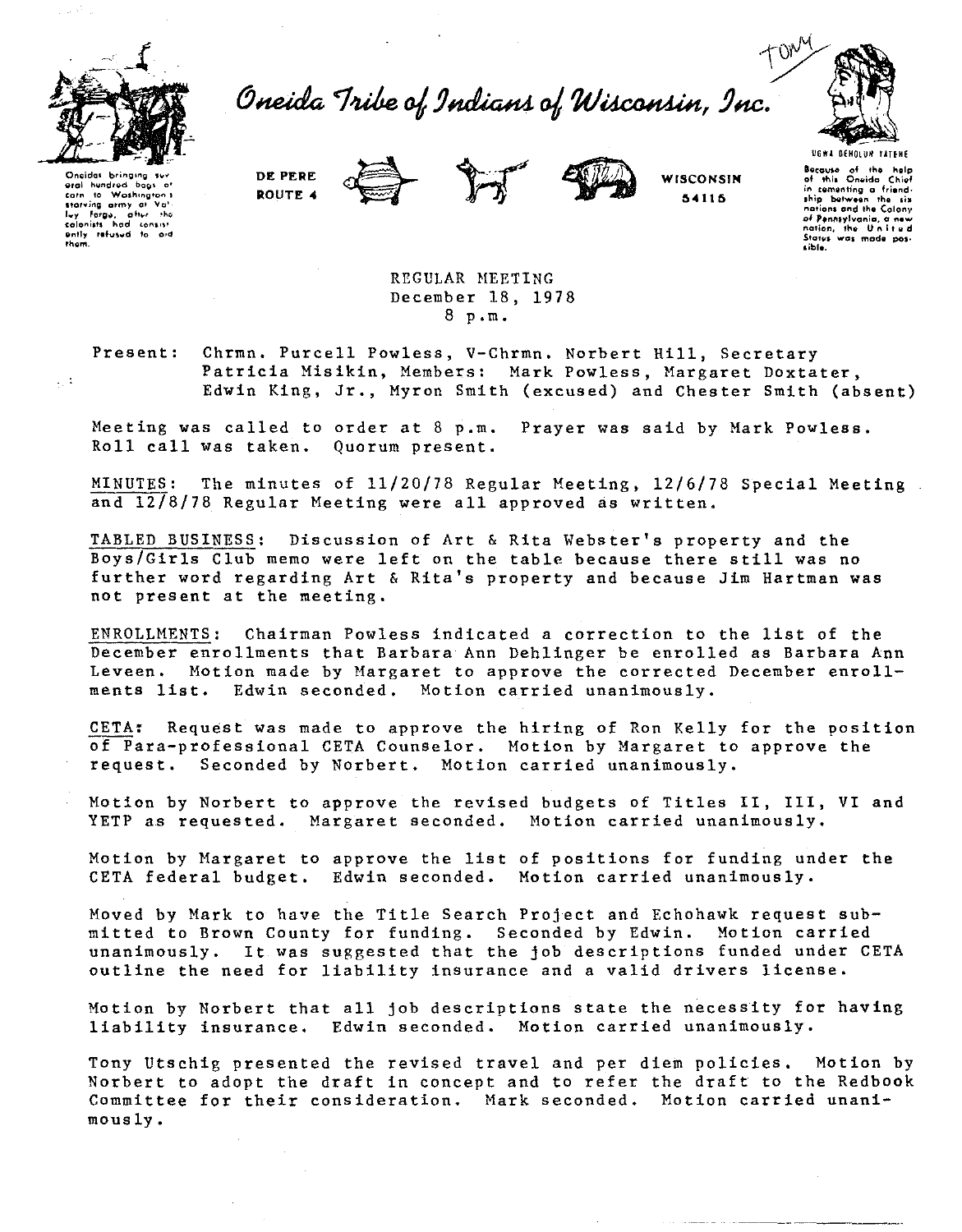Oneida Tribe of Indians of Wis. Regular Meeting 1?/18/78 Page 2

PERSONNEL SELECTION COMMITTEE: Motion was made by Mark and seconded by Pat to approve the hiring of Neva May Skenandore for the dental assistant position. Motion carried unanimously,

Motion was made by Pat to approve the hiring of Mary Webster for the position of Certified Lab Technician. Margaret seconded. Motion carried unanimously,

The revised ANA Budget was presented for approval. There are currently seven people employed under this budget. Motion was made by Mark and seconded by Pat to approve the revised budget. Motion carried unanimously.

Memo was presented by Ted White concerning the Vice-Chairman's salary. Vice-Chairman asked to be excused during discussion. Previous memo stated that the Vice-Chairman should be receiving a salary between that of the Chairman and the Secretary. Discussion ensued on amount suggested in the memo of \$16,000/year. Motion was made by Mark that the Vice-Chairman's salary be set at \$13,000/year, not retroactive, and that the salary be for full-time employment. Pat seconded. Discussion concerning drafting a job description for the Vice-Chairman's position. Mark amended his motion to include that a job description be drawn up for the position. Pat concurred with the amendment. Motion carried unanimously.

Motion was made by Margaret to accept the resignation of Theda Mae Kirby. Mark seconded, Motion carried unanimously.

Motion was made by Norbert that the General Tribal Council meeting be held on Saturday, January 6, 1979. Seconded by Margaret, Motion amended to include that the time of the meeting be at 1 p.m. at the Sacred Heart Seminary (1st choice) or the Tribal Building (2nd choice), Motion carried unanimously.

It was announced that the first regular meeting in January will be held on January 2 at 9 a.m. at the Tribal Building and will serve as the second hearing for Revenue Sharing.

?LANNING: Motion was made by Mark to approve the OEDP update as presented. Seconded by Margaret. Motion carried unanimously.

Motion made by Pat to adopt the resolution referring to the OEDP update. Seconded by Edwin. Motion carried unanimously.

Carl indicated that work is currently being done from the CDBG monies on the former Charlie Webster residence on Pearl Street. He requested that the sewer and water installation be assumed by IRS, which would make the request a priority of the Tribe. Mark moved to approve the request. Margaret seconded. Motion carried unanimously.

Carl said that the Boys Girls Project had requested that the \$200 remaining in the renovation budget be used for a ceiling in the kitchen area. Mark moved that the \$200 be used to panel the upstairs room because of the large holes. Edwin seconded. Motion carried unanimously.